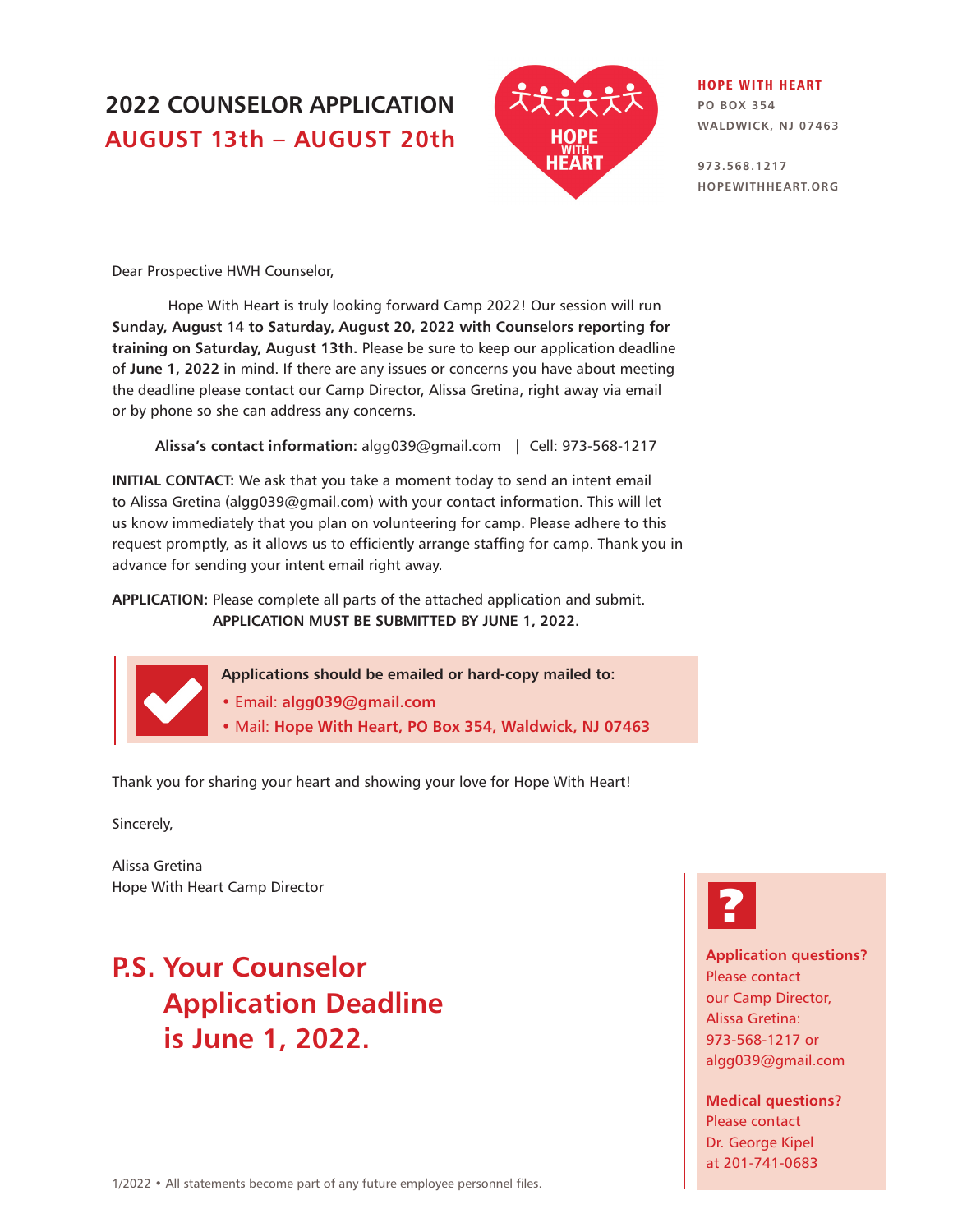## **2022 COUNSELOR APPLICATION AUGUST 13th – AUGUST 20th**



#### HOPE WITH HEART

**PO BOX 354 WALDWICK, NJ 07463**

**973.568.1217 HOPEWITHHEART.ORG**

### **ABOUT YOU**

|                                 | <b>Please choose</b>                              |
|---------------------------------|---------------------------------------------------|
|                                 | your adult-sized<br>t-shirt size (circle<br>one): |
| I have a valid drivers license: | <b>Small</b>                                      |
| Yes<br>No                       | <b>Medium</b>                                     |
|                                 | Large<br><b>X-Large</b>                           |
|                                 | <b>XX-Large</b>                                   |

#### **EMERGENCY CONTACT**

ALL APPLICANTS **MUST** COMPLETE THIS SECTION IN FULL. EMERGENCY CONTACT MUST BE 21 YEARS OF AGE OR OLDER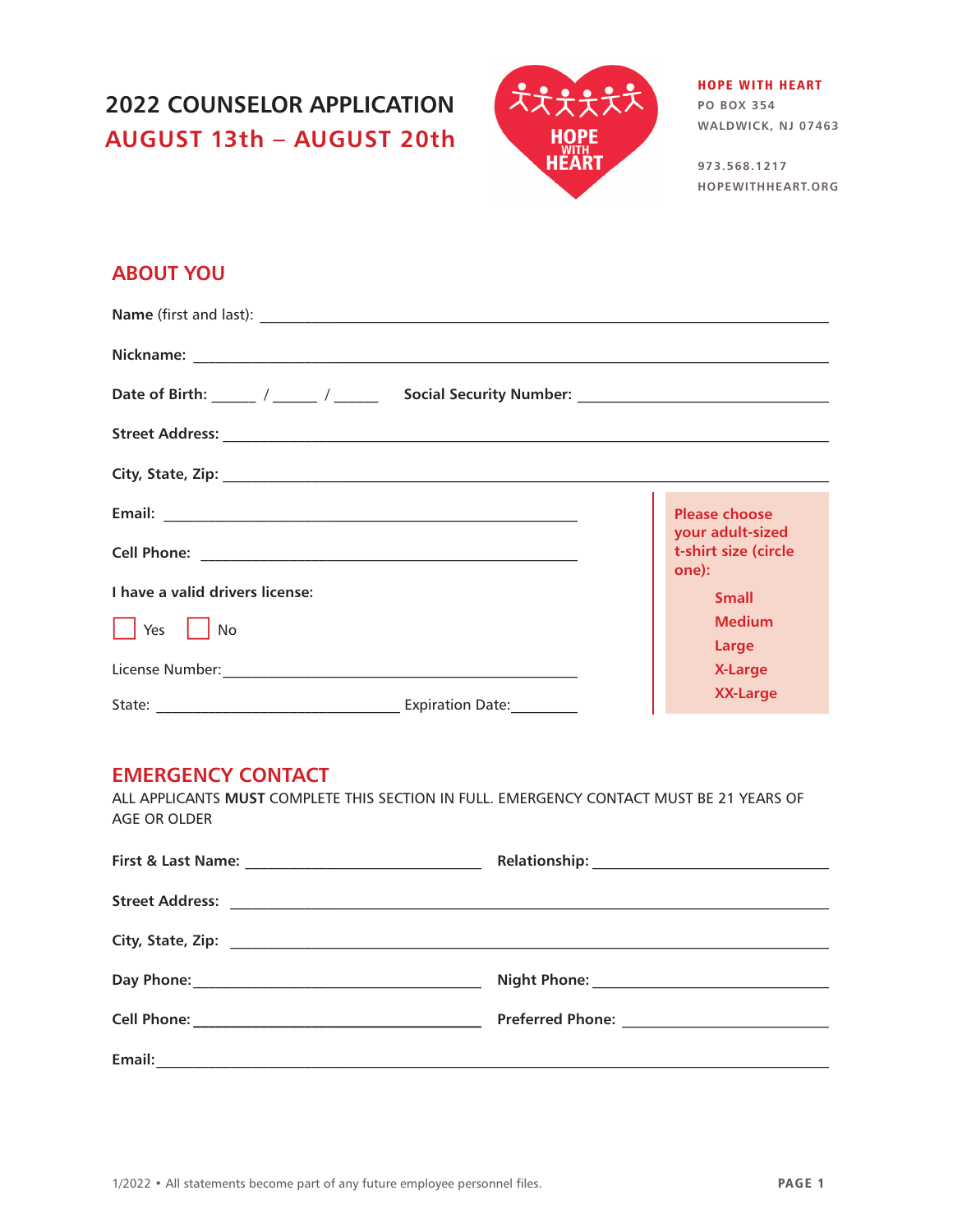## **2022 COUNSELOR APPLICATION AUGUST 13th – AUGUST 20th**



#### HOPE WITH HEART

**PO BOX 354 WALDWICK, NJ 07463**

**973.568.1217 HOPEWITHHEART.ORG**

### **ABOUT YOU & CAMP**

- **1. Position desired at Camp:** \_\_\_\_\_\_\_\_\_\_\_\_\_\_\_\_\_\_\_\_\_\_\_\_\_\_\_\_\_\_\_\_\_\_\_\_\_\_\_\_\_\_\_\_\_\_\_\_\_\_\_\_\_\_\_\_\_\_\_\_\_\_\_\_\_\_\_\_\_
- **2. My age group preference** (no assurance is made):

7-11 12-15 16-17 No Preference

**3. I meet the minimum age requirement (18 years old):**

|  | $\sim$<br>. . |  | ۱n<br>т |
|--|---------------|--|---------|
|--|---------------|--|---------|

**4. I can perform the essential functions of the job for which I am applying, with or without reasonable accommodation:**

|  |  | Unsure |
|--|--|--------|
|--|--|--------|

**5. Please rate your experience and skills in the following areas on a scale of 0 to 5 (0=no experience or skills; 5=highly experienced and skilled):**

| <b>Accounting:</b>                                        | $\mathbf 0$ | $\overline{1}$ | $\overline{2}$ | $\overline{3}$           | $\overline{4}$                                  | 5         |  |  |
|-----------------------------------------------------------|-------------|----------------|----------------|--------------------------|-------------------------------------------------|-----------|--|--|
| <b>Computers:</b>                                         | $\pmb{0}$   | $\overline{1}$ | $\overline{2}$ | $\mathsf 3$              | $\overline{4}$                                  | 5         |  |  |
| <b>Arts &amp; Crafts:</b>                                 | $\pmb{0}$   | $\overline{1}$ | $\binom{1}{2}$ | $\overline{\mathbf{3}}$  | 4                                               | 5         |  |  |
| CPR:                                                      | $\mathbf 0$ | $\overline{1}$ | $\vert$ 2      | $\overline{\mathbf{3}}$  | 4                                               | $\vert$ 5 |  |  |
| Lifeguard:                                                | $\mathbf 0$ | $\overline{1}$ | $\vert$ 2      | $\overline{\mathbf{3}}$  | $\begin{array}{ c c c c c } \hline \end{array}$ | $\vert$ 5 |  |  |
| Drama & Theater:                                          | $\mathbf 0$ | $\overline{1}$ | $\binom{1}{2}$ | $\overline{\phantom{a}}$ | 4                                               | 5         |  |  |
| Sports:                                                   | $\mathbf 0$ | $\overline{1}$ | $\binom{1}{2}$ | $\overline{\mathbf{3}}$  | $\overline{4}$                                  | 5         |  |  |
| Cooking:                                                  | $\mathbf 0$ | $\sqrt{1}$     | $\vert$ 2      | $\overline{\mathbf{3}}$  | 4                                               | $\vert$ 5 |  |  |
| Music:                                                    | $\mathbf 0$ | $\overline{1}$ | $\overline{2}$ | $\overline{3}$           | $\overline{4}$                                  | 5         |  |  |
| Teaching/Coaching: $\begin{bmatrix} 0 \\ 0 \end{bmatrix}$ |             | $^{\circ}$ 1   | $\binom{1}{2}$ | $\overline{\mathbf{3}}$  | $\overline{4}$                                  | 5         |  |  |
| Other:                                                    |             |                |                |                          |                                                 |           |  |  |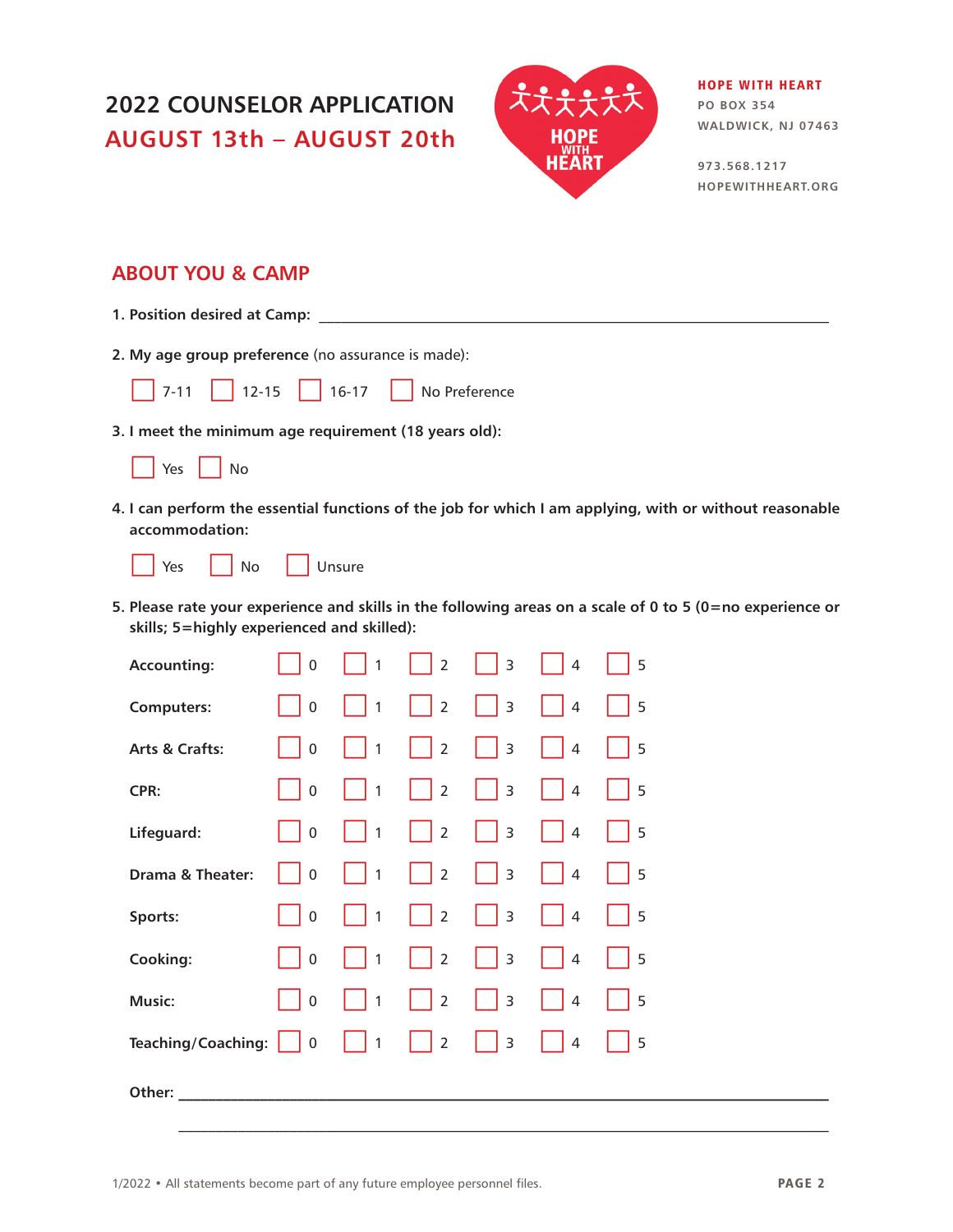



### HOPE WITH HEART

**PO BOX 354 WALDWICK, NJ 07463**

**973.568.1217 HOPEWITHHEART.ORG**

### **ABOUT YOUR CURRENT EMPLOYMENT STATUS**

|                                                                          | Full-time Student   Part-time Student | $\vert$ Full-time Employee | Part-time Employee |
|--------------------------------------------------------------------------|---------------------------------------|----------------------------|--------------------|
|                                                                          |                                       |                            |                    |
|                                                                          |                                       |                            |                    |
|                                                                          |                                       |                            |                    |
|                                                                          |                                       |                            |                    |
|                                                                          |                                       |                            |                    |
| Please describe your education major and / or your job responsibilities: |                                       |                            |                    |
|                                                                          |                                       |                            |                    |

**May we contact this employer? If not, why?** \_\_\_\_\_\_\_\_\_\_\_\_\_\_\_\_\_\_\_\_\_\_\_\_\_\_\_\_\_\_\_\_\_\_\_\_\_\_\_\_\_\_\_\_\_\_\_\_\_\_\_\_\_\_

### **ABOUT YOUR PAST EMPLOYMENT HISTORY**

Please provide a full record of employment (paid and volunteer). Explain any gaps in employment Include any positions on camp staff. Use a separate sheet if necessary.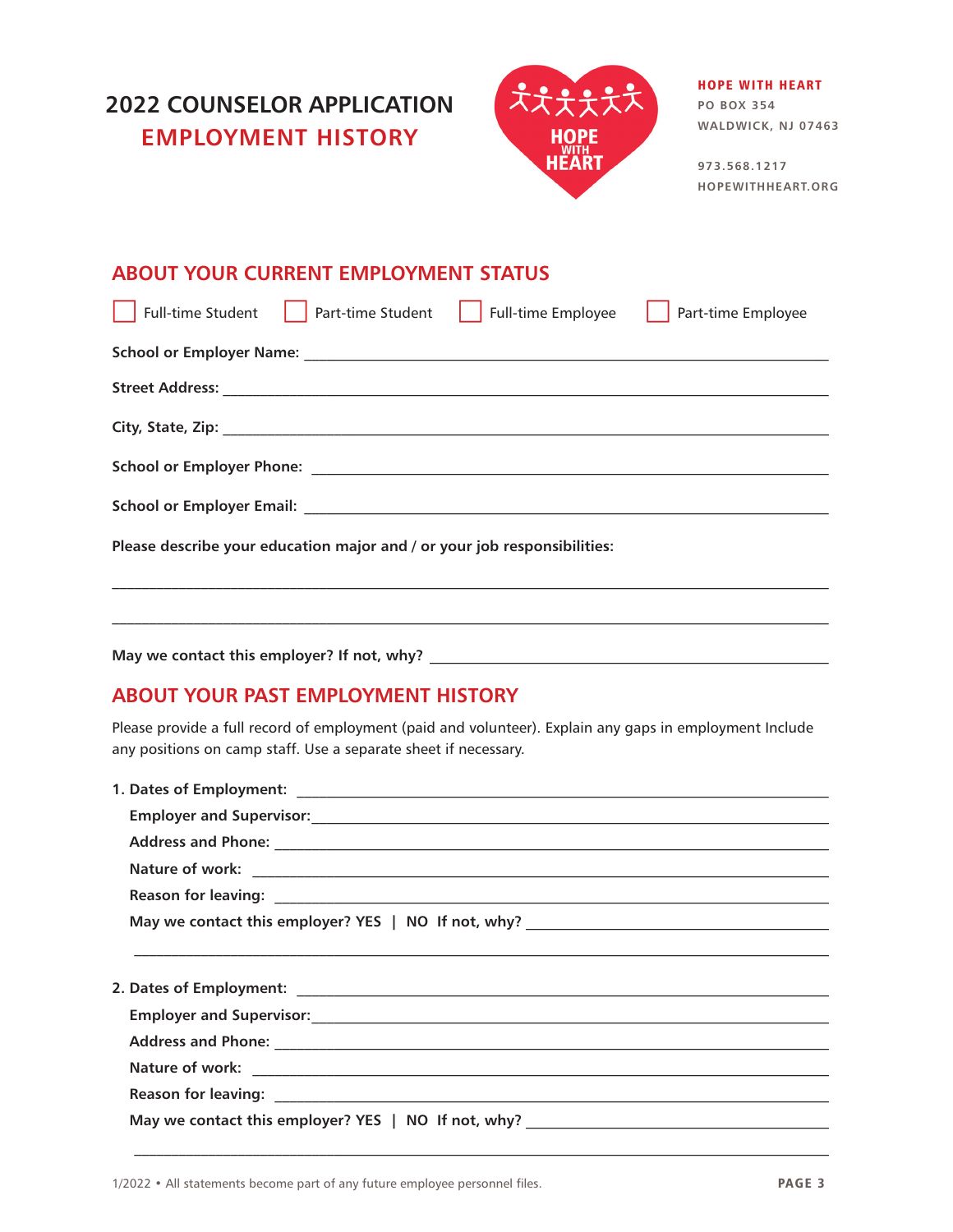## **2022 COUNSELOR APPLICATION EMPLOYMENT HISTORY**



#### **HOPE WITH HEART**

**PO BOX 354** WALDWICK, NJ 07463

973.568.1217 HOPEWITHHEART.ORG

### **SPECIAL CERTIFICATIONS**

Please list all valid, relevant, certifications you have (i.e. CPR, Lifeguard...). Use a separate sheet if necessary.

| Issued date: <u>continuous contractor</u> and the set of the set of the set of the set of the set of the set of the set of the set of the set of the set of the set of the set of the set of the set of the set of the set of the s |
|-------------------------------------------------------------------------------------------------------------------------------------------------------------------------------------------------------------------------------------|
| Expiration date: expiration date:                                                                                                                                                                                                   |
|                                                                                                                                                                                                                                     |
|                                                                                                                                                                                                                                     |
|                                                                                                                                                                                                                                     |
|                                                                                                                                                                                                                                     |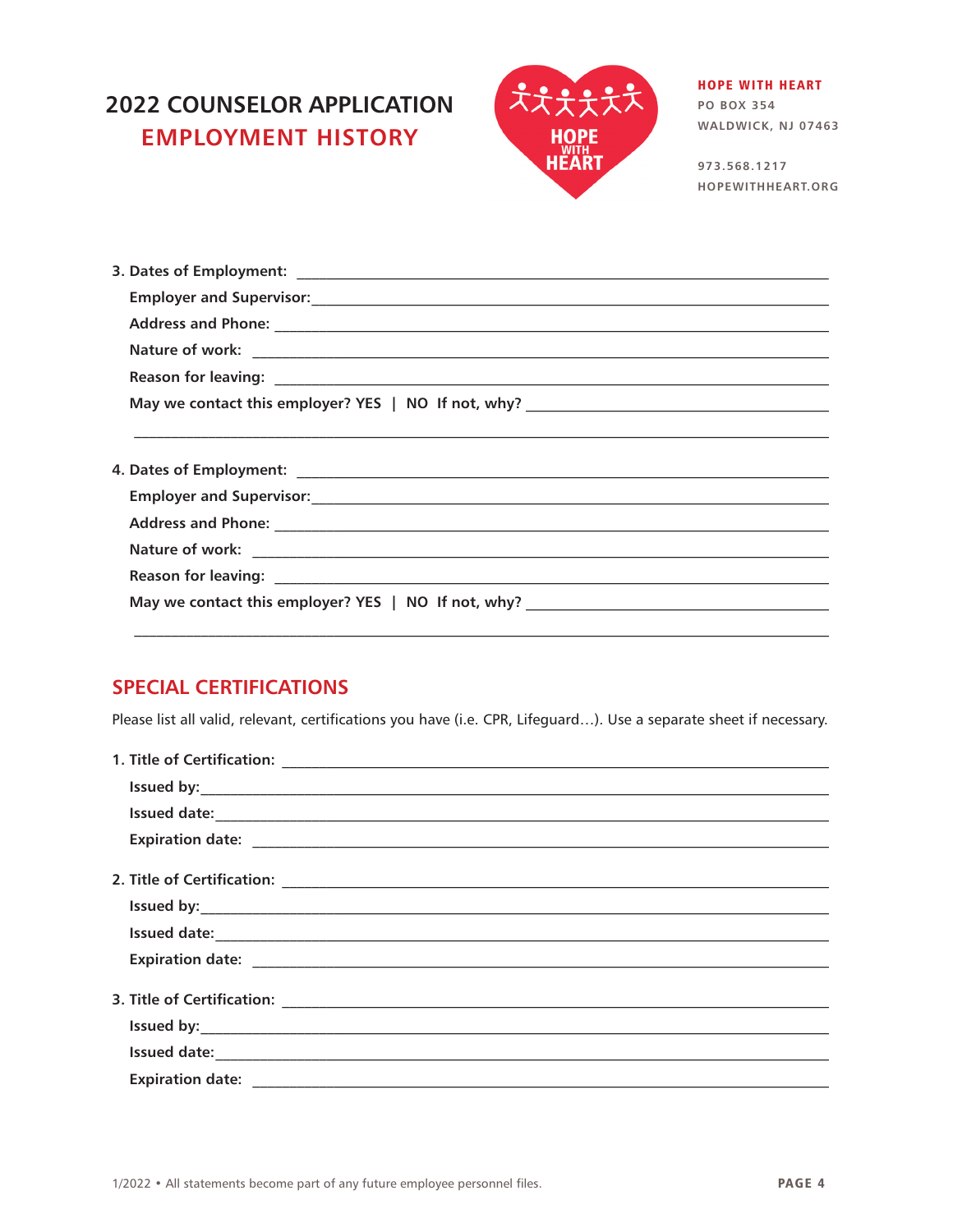## **2022 COUNSELOR APPLICATION REFERENCES & EDUCATION**



**HOPE WITH HEART PO BOX 354** WALDWICK, NJ 07463

973.568.1217 HOPEWITHHEART.ORG

### **REFERENCES**

Provide names and addresses of three persons (not relatives) having knowledge of your character, experience, work habits, and ability.

| <b>Preferred Phone Number:</b> |  |
|--------------------------------|--|

### **EDUCATION**

High School and beyond. Use a separate sheet if necessary.

| City, State: <u>Communications</u> |  |
|------------------------------------|--|
|                                    |  |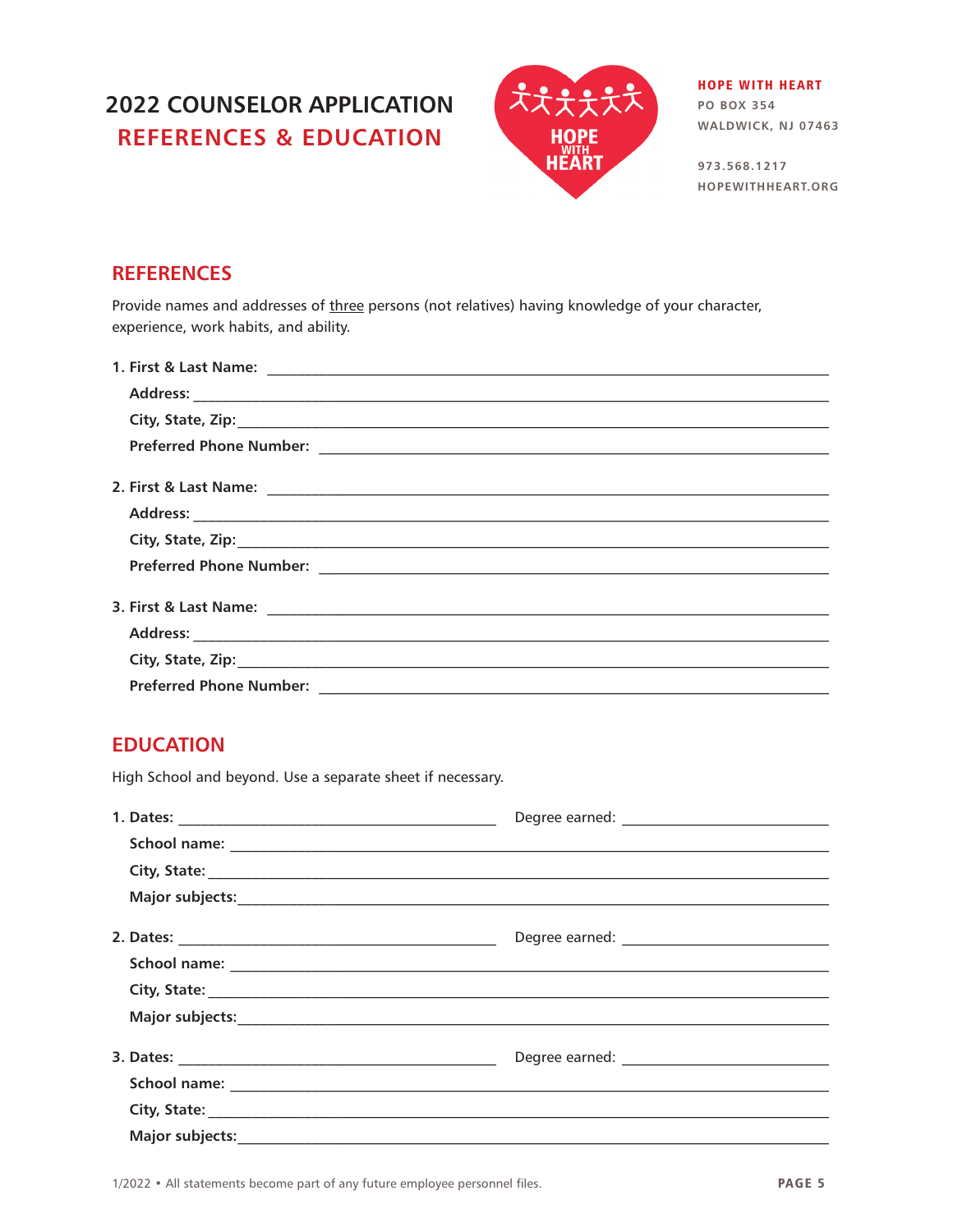## **2022 COUNSELOR APPLICATION CONSENT FORM**



HOPE WITH HEART **PO BOX 354 WALDWICK, NJ 07463**

**973.568.1217 HOPEWITHHEART.ORG**

#### **HARASSMENT**

**This camp's policy is to prohibit all forms of harassment by our employees. This includes sexual, racial, religious, and other forms of harassment. Have you ever been accused of harassment of any person including, but not limited to, workplace harassment?**

|  | Yes |  | Nο |
|--|-----|--|----|
|--|-----|--|----|

**If yes, please explain:** \_\_\_\_\_\_\_\_\_\_\_\_\_\_\_\_\_\_\_\_\_\_\_\_\_\_\_\_\_\_\_\_\_\_\_\_\_\_\_\_\_\_\_\_\_\_\_\_\_\_\_\_\_\_\_\_\_\_\_\_\_\_\_\_\_\_\_\_\_\_\_\_\_\_\_\_

### **CRIMINAL RECORD**

**Have you ever been convicted of a crime, other than a minor traffic offense?**



**If yes, please explain:** \_\_\_\_\_\_\_\_\_\_\_\_\_\_\_\_\_\_\_\_\_\_\_\_\_\_\_\_\_\_\_\_\_\_\_\_\_\_\_\_\_\_\_\_\_\_\_\_\_\_\_\_\_\_\_\_\_\_\_\_\_\_\_\_\_\_\_\_\_\_\_\_\_\_\_\_

Note: a prior conviction is not an automatic bar of employment. The type of conviction and when it occurred will be evaluated by Hope With Heart before a decision is made.

 $\mathcal{L}_\mathcal{L} = \{ \mathcal{L}_\mathcal{L} = \{ \mathcal{L}_\mathcal{L} = \{ \mathcal{L}_\mathcal{L} = \{ \mathcal{L}_\mathcal{L} = \{ \mathcal{L}_\mathcal{L} = \{ \mathcal{L}_\mathcal{L} = \{ \mathcal{L}_\mathcal{L} = \{ \mathcal{L}_\mathcal{L} = \{ \mathcal{L}_\mathcal{L} = \{ \mathcal{L}_\mathcal{L} = \{ \mathcal{L}_\mathcal{L} = \{ \mathcal{L}_\mathcal{L} = \{ \mathcal{L}_\mathcal{L} = \{ \mathcal{L}_\mathcal{$ 

 $\mathcal{L}_\mathcal{L} = \{ \mathcal{L}_\mathcal{L} = \{ \mathcal{L}_\mathcal{L} = \{ \mathcal{L}_\mathcal{L} = \{ \mathcal{L}_\mathcal{L} = \{ \mathcal{L}_\mathcal{L} = \{ \mathcal{L}_\mathcal{L} = \{ \mathcal{L}_\mathcal{L} = \{ \mathcal{L}_\mathcal{L} = \{ \mathcal{L}_\mathcal{L} = \{ \mathcal{L}_\mathcal{L} = \{ \mathcal{L}_\mathcal{L} = \{ \mathcal{L}_\mathcal{L} = \{ \mathcal{L}_\mathcal{L} = \{ \mathcal{L}_\mathcal{$ 

### **AUTHORIZATION**

**I authorize investigation of all statements herein, including any checks of criminal records background, and release Hope With Heart and all others from liability in connection with same. I understand that, if employed, I will be an at-will employee unless there is an agreement or law which alters that status. Furthermore, I understand that any agreement must be in writing and signed by a designated official of Hope With Heart. I also understand that if untrue, misleading, or omitted information herein or in other documents completed by the applicant may result in dismissal, regardless of the time of discovery by Hope With Heart.** 

**Signature:\_\_\_\_\_\_\_\_\_\_\_\_\_\_\_\_\_\_\_\_\_\_\_\_\_\_\_\_\_\_\_\_\_\_\_\_\_\_\_\_ Date:\_\_\_\_\_\_\_\_\_\_\_\_\_\_\_\_\_\_\_\_\_\_\_\_\_\_\_\_\_\_\_\_\_\_\_\_\_\_\_\_\_**